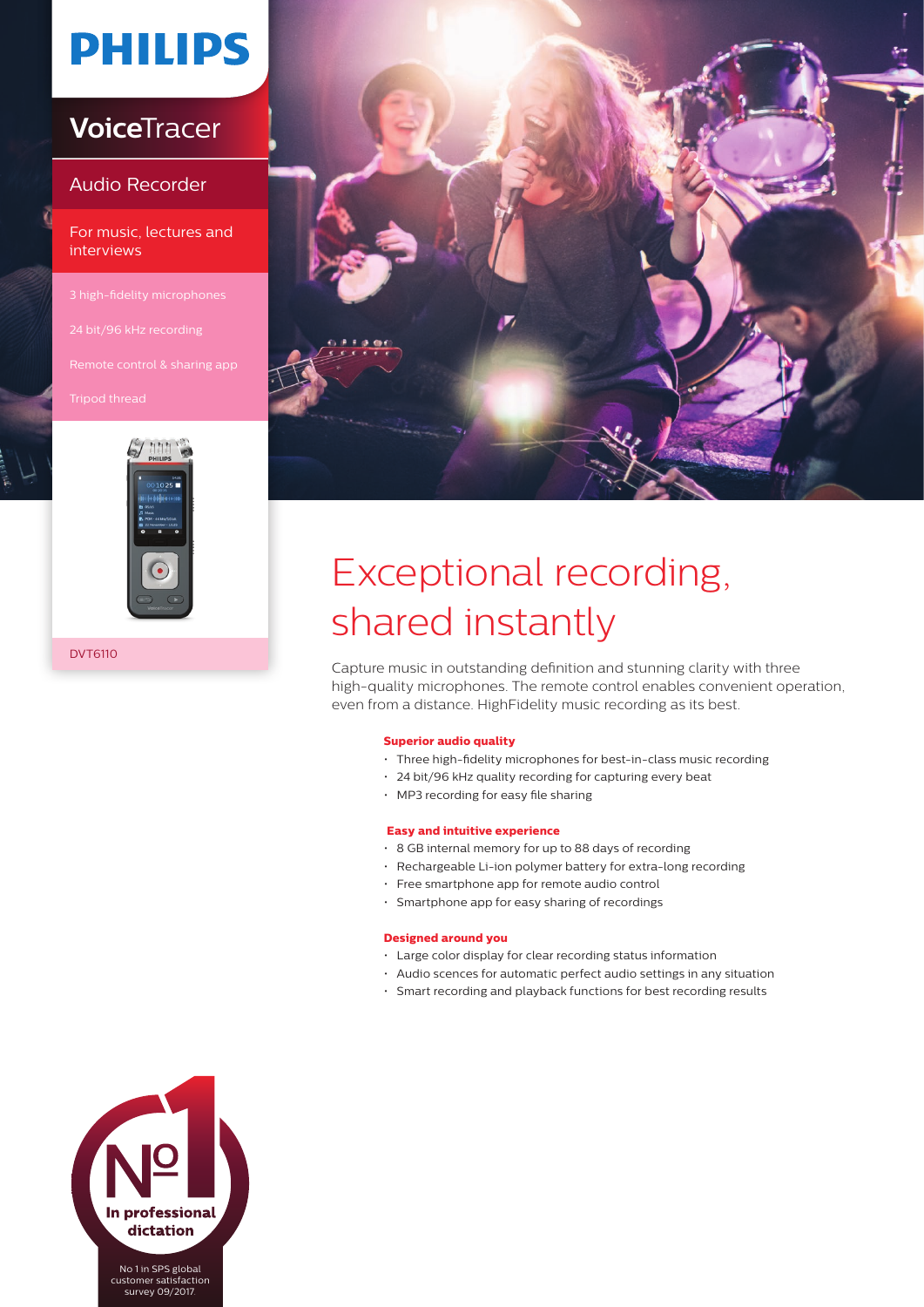## **Highlights**

#### **Three high-fidelity microphones**



Several key components are needed to record sound as naturally as possible in studio-like audio quality: high signal-to-noise ratio, highly dynamic microphones to capture soft tones as well as loud drums, a high-quality microphone suspension to avoid pickup of grip noise, a strong left and right channel separation for human ear live-like effect.

#### **2 4bit / 96 kHz quality recording**



The VoiceTracer captures audio in spectacular 24 bit/96 kHz. This uncompressed recording makes sure you capture every beat in the most natural and crisp audio quality possible.

#### **MP3 recording**



Capture your recordings in MP3 format. The popular file format allows you to play back your files virtually anywhere and simply share them with others.

#### **8 GB internal memory**



Capture and store up to 88 days of continuous recording thanks to the 8 GB of internal memory. A microSD memory card slot for up to 32 GB of additional memory guarantees virtually unlimited recording capacity.

#### **Extra long battery life**



The high-capacity Li-ion polymer battery can be easily charged through a standard USB C jack. This guarantees extended battery life for extra-long recording up to 36 hours, ensuring that your recorder will always be ready to work when you are.

#### **Remote control**



Control your audio recorder using your smartphone, even from a distance. The Philips VoiceTracer app makes recording events such as lectures much easier and more convenient. You can place your recorder in the front of the room near the speaker, take a seat at the back, and still control recording comfortably and without interrupting the lecture. The Philips VoiceTracer app can be downloaded for free from the Apple App Store or Google Play Store.

#### **Easy sharing**



Transfer your recordings straight from your Philips VoiceTracer to your smartphone via Wi-Fi and instantly share them with friends and family using the convenient Philips VoiceTracer app. No need to attach the recorder to your PC using a cable anymore to transfer and share files.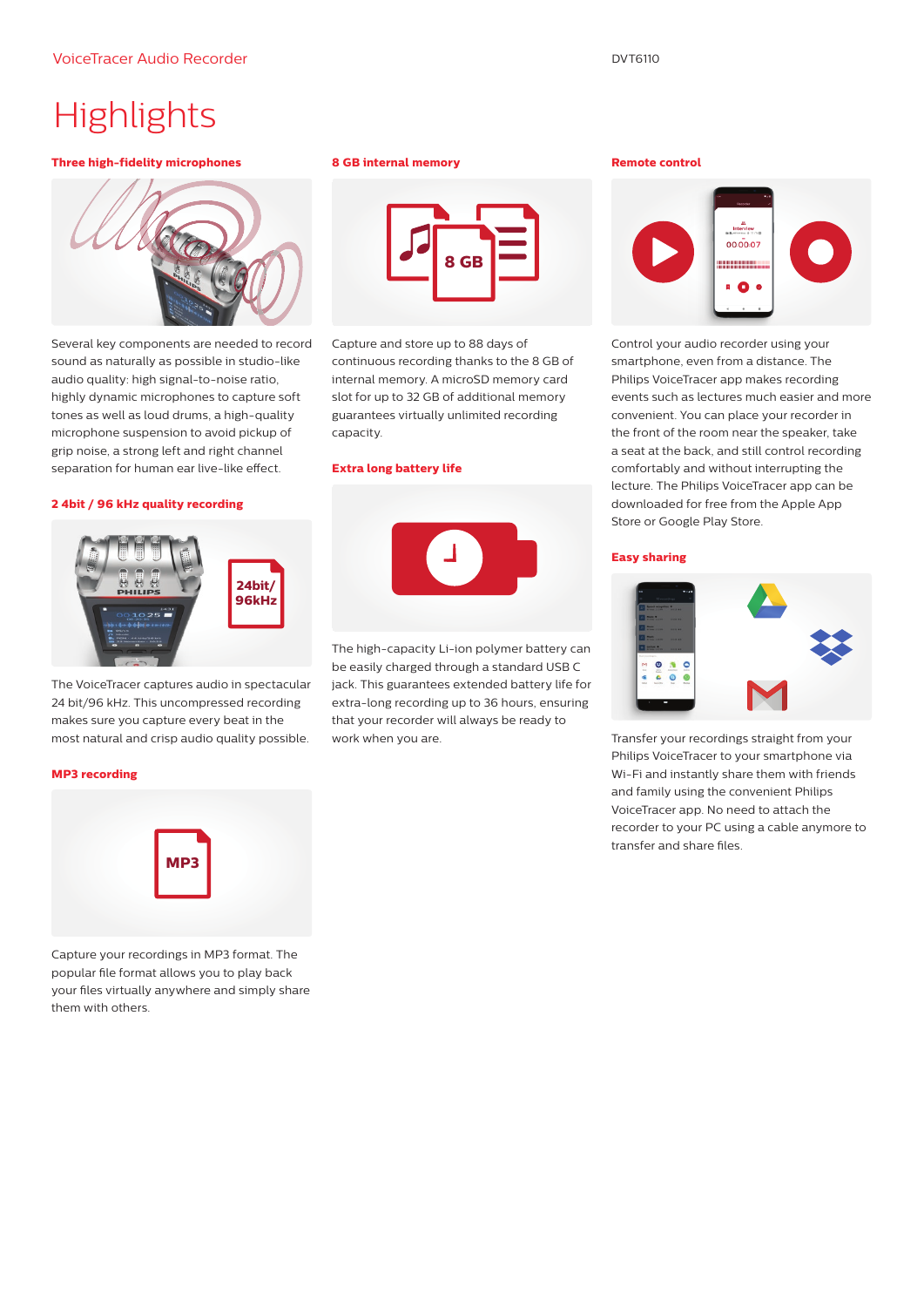### **Highlights**

#### **Large color display**



The large color display offers sharp images, making it easier to see and read everything at first glance. The clear user interface supports seven languages and is optimized for easy, intuitive operation.

#### **Audio scenes**



The Philips VoiceTracer comes with preset scenes which automatically adjust the recorder's audio settings depending on what you want to record, whether it is notes, audio for speech recognition, interviews, lectures, music or meetings.

#### **Smart functions**



Smart recording functions make it even easier to achieve stunning audio results. The pre-recording and timer functions make sure you don't miss a single bit. Voice-activated recording is a convenient feature for handsfree recording which pauses recording when you stop speaking and resumes automatically when you begin speaking again. Recordings can be edited by overwriting a part or adding a new recording at the end. Long recordings can be split automatically or manually into separate files for easier editing or sharing. Smart playback functions, such as bookmarks and filters, also make it easier and quicker to find the recording you are looking for.